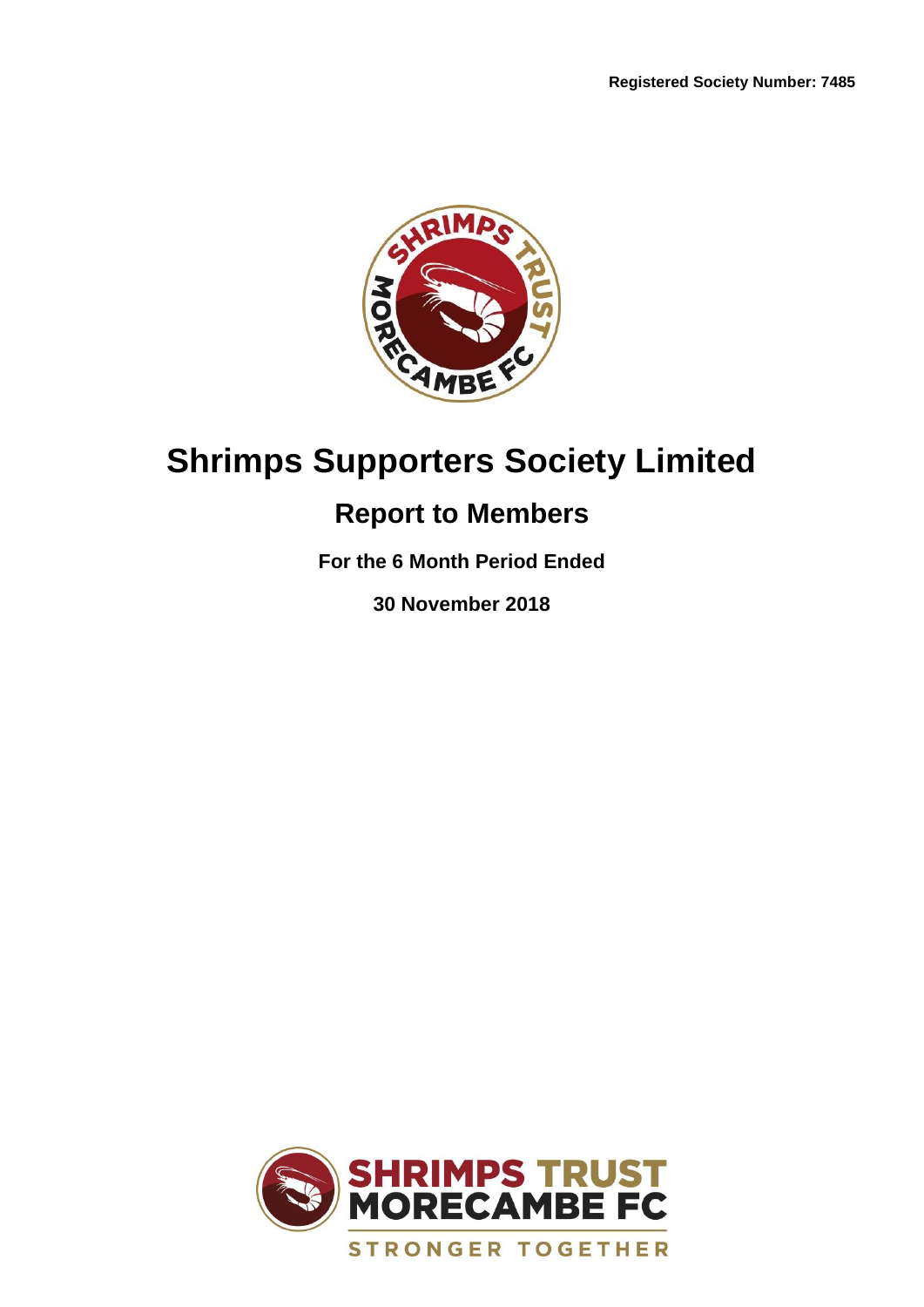## **FINANCIAL REPORT TO MEMBERS**

## **6 MONTH PERIOD ENDED 30 NOVEMBER 2018**

| <b>Contents</b>                | Page |
|--------------------------------|------|
| Society Information            | 2    |
| Report of the Board            | 3    |
| Income and Expenditure Account | 6    |
| <b>Balance Sheet</b>           |      |
| <b>Notes</b>                   | 8    |
|                                |      |

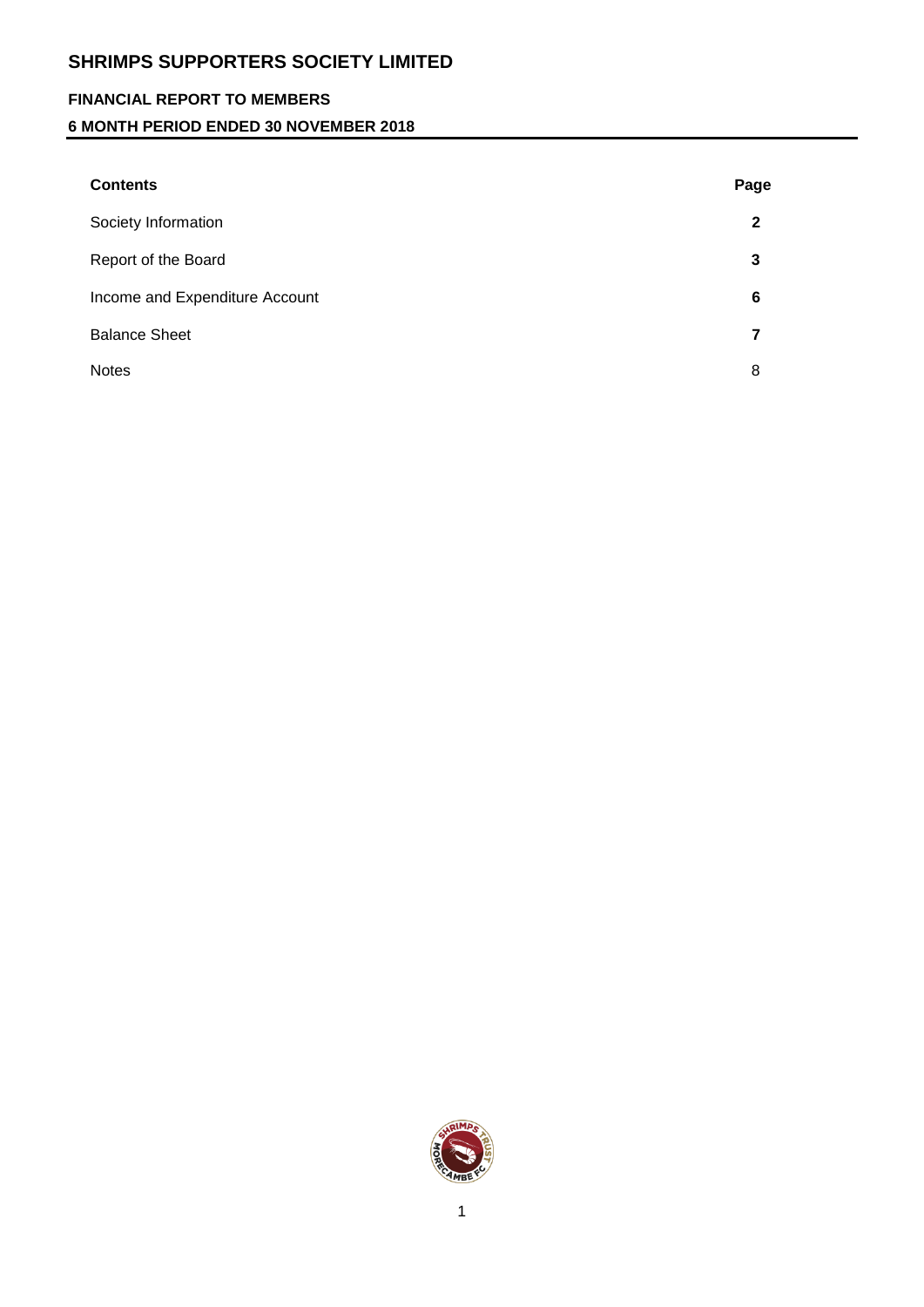## **SOCIETY INFORMATION**

| <b>Elected Trustees</b>  |                                                                                        |
|--------------------------|----------------------------------------------------------------------------------------|
| <b>Chair</b>             | <b>Stuart Rae</b>                                                                      |
| <b>Treasurer</b>         | Jack Steer ACA                                                                         |
| <b>Secretary</b>         | Joanna Wilkinson                                                                       |
| <b>Other Trustees</b>    | Jimmy Goulding<br>Steve Doran<br>Pat Stoyles<br>lan Lyon<br>Ron Freear<br>Paul Hodgson |
| <b>Registered office</b> | 63 Victoria Street<br>Morecambe<br>Lancashire<br>LA4 4AF                               |
| <b>Registered number</b> | 7485                                                                                   |

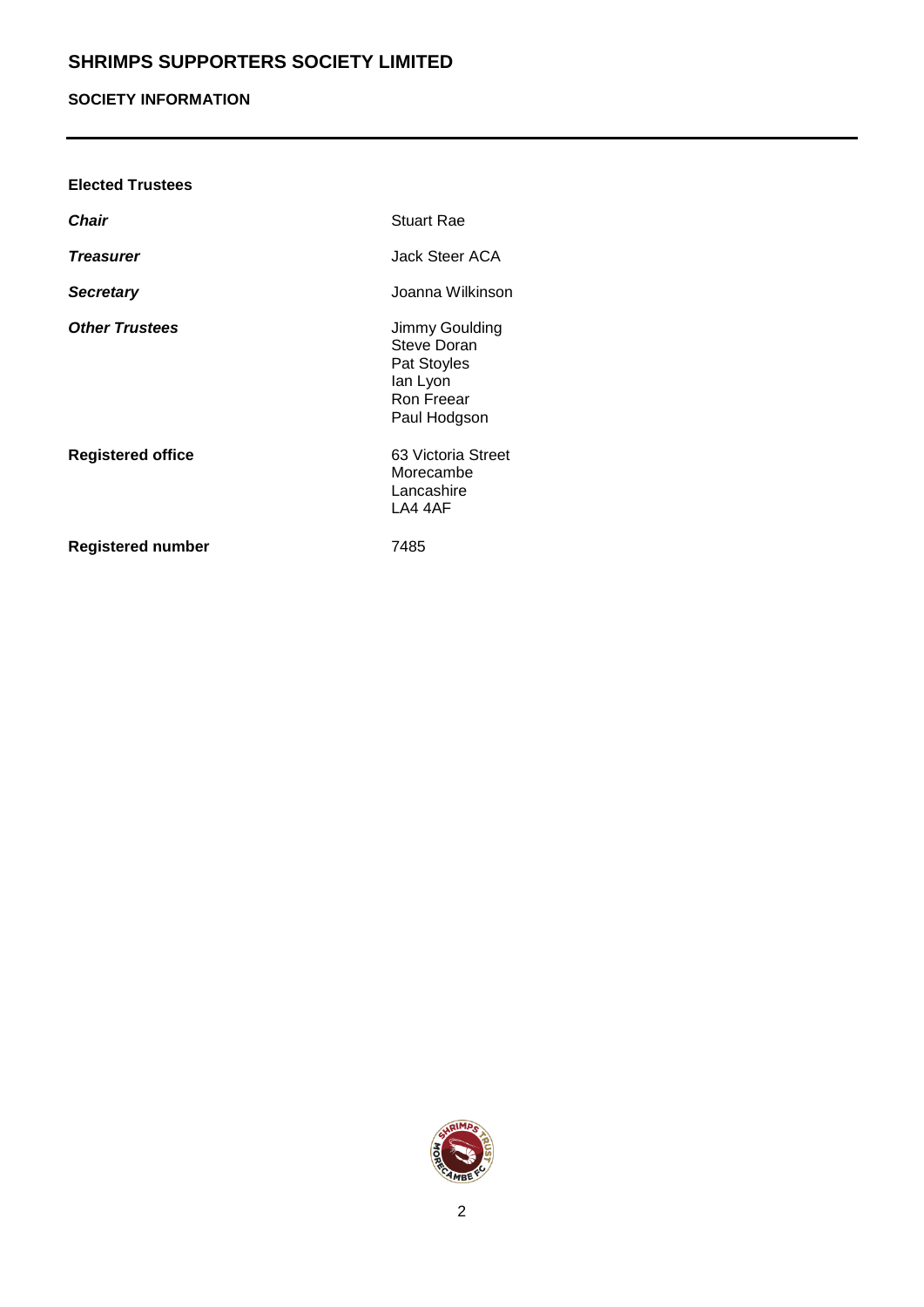#### **THE REPORT OF THE BOARD**

#### **6 MONTH PERIOD ENDED 30 NOVEMBER 2018**

The Board of the Shrimps Supporters Society Limited ("the Trust") is pleased to present an interim financial report for the 6-month period ended 30 November 2018. These financial results are non-statutory and are based solely on the management information maintained by the Trustees during the course of overseeing the operation of the Society during the year.

The comparatives within these accounts represents the full period from incorporation to 31 May 2018 – the first accounting period for the Society. As a result of this, the comparatives within these financial statements are not entirely comparable with this period.

The financial information within this report has not been independently verified and does not represent any statutory results for the Society. It should not be relied upon by any third parties for any purpose without the prior consent of the Board of Trustees of the Society.

#### **Income and Membership Numbers**

As we have entered into the second year of the Shrimps Trust, the Trustees have looked to build on a successful first year where we ended on just under 400 members.

Membership numbers this year had not quite reached those levels at 30 November, nor to the Trustees target of 500 members. While around 94 members had not renewed their membership from year one, we had attracted 69 new members this year. Our hope is that we can engage these people to re-join the Trust and would welcome your support in doing so.

In the first 6 months our focus, as always, has been on income generation particularly through membership renewals. We have been pleased to offer another high-quality membership pack to our members, including an all-improved badge and a car air freshener. Our membership cards have also been redesigned and continue to obtain a large number of discounts across the area.

We have also begun selling some merchandise in the form of beanie hats which have sold well and generated further funds for the Society. Other significant income in the period includes income from our annual quiz night, income from running a coach to Halifax in the FA Cup, and sponsorship income.

Total income generated in the opening 6 months was £5,424 which exceeds the £4,981 recurring income that was received in the full prior year which the Trustees consider to be positive.

The Trustees are now looking at how to apply the surplus that has been generated in this 6-month period within the second half of the financial year and welcome any suggestions from members through the normal channels.

### **Expenditure**

The most significant expense that has been accrued in the financial statements is a commitment of £750 which is to be donated to the Club in respect of upgrading the sound facilities in the Local Choice Suite. This was specifically requested by the Board of Directors of the Football Club and was agreed on the basis that we fundraised for this through events in the year. We have agreed use of the MFC pitch at the end of the season for a fans tournament that will generate funds to meet this commitment. We hope this will provide some benefit to members who utilise the Local Choice Suite, while our attention focuses on the "Raise the Roof" appeal as you will have seen through social media.

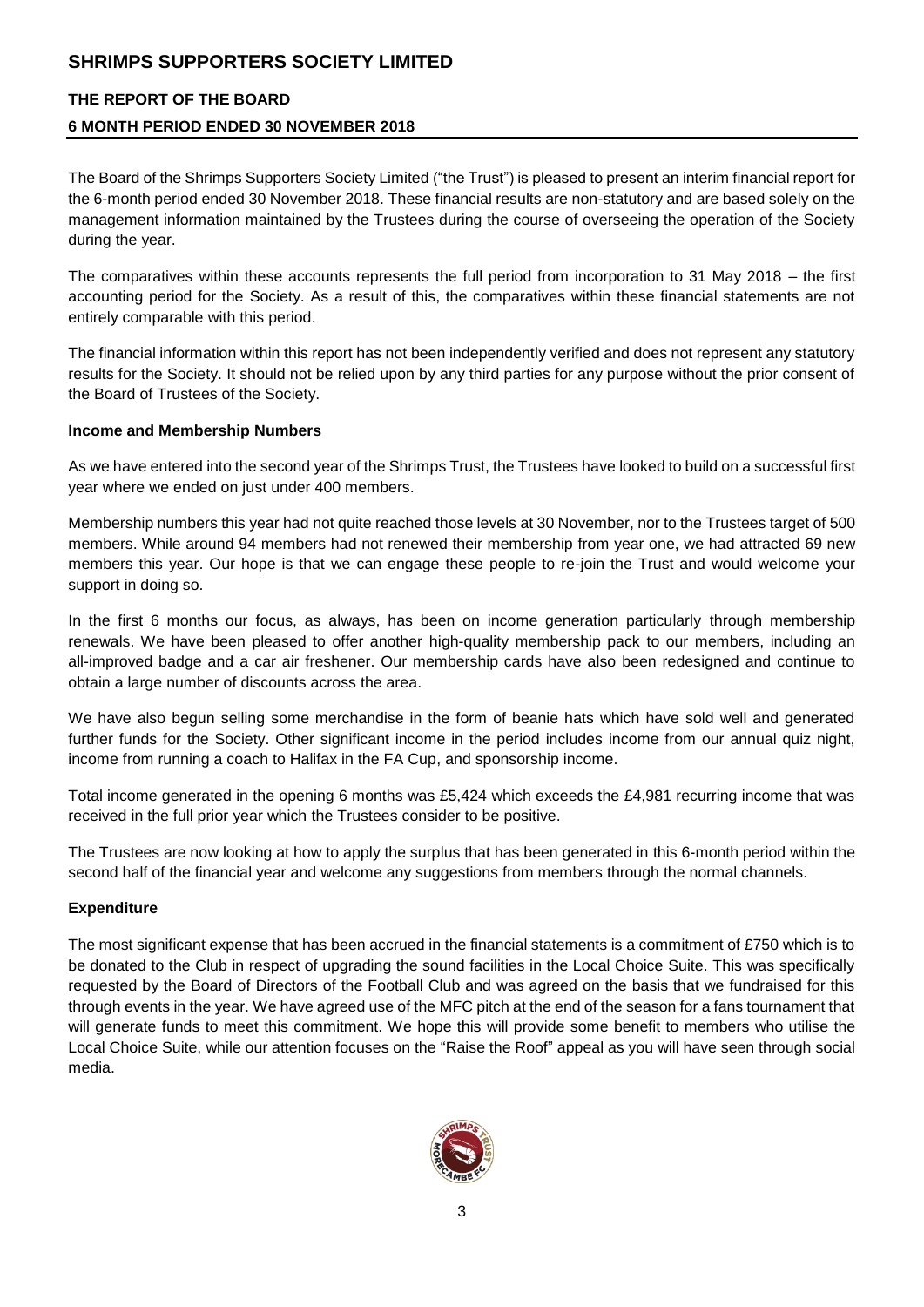# **THE REPORT OF THE BOARD (CONTINUED) 6 MONTH PERIOD ENDED 30 NOVEMBER 2018**

In addition, the Trustees made a £250 donation to MFC Community Sports, a registered charity, in order to help fund the purchase of gifts for children at local hospitals when the Morecambe FC players make their annual visit in the run up to Christmas.

As always, you will continue to note that we have incurred expenditure putting together the membership packs for our members, and have recognised the full cost of all the monthly prizes that form part of our monthly prize draws. We continue to be grateful to the many businesses who offer us prizes free of charge, and to our other discount partners throughout the season.

Other costs incurred relate to the running of the Trust, the provision of away travel transport, the purchase of flags for the ground, and merchandise costs. Many of these costs directly relate to income generation.

Following these financial statements, the Trustees have also agreed to sponsor the Easter Monday game on 22nd April. We will seek to use this to promote the Trust, drive membership and hope to agree other member benefits for the game. This will be turned into a full "members day" – so watch this space.

As a result of the expenditure to date, the Trust are showing a surplus for the first 6 months of £1,812 however we expect this to fall as we apply the surplus generated from membership over the full course of the financial year. The Trustees are also intending to hold reserves towards the "Raise the Roof" appeal which will contribute towards roofing behind the Ace Scaffolding Terrace.

#### **Balance Sheet Review**

The Trust continues to hold a minority shareholding in the Football Club which has allowed us to attend the AGM on behalf of the membership. The Trustees have been pleased to regularly meet with co-directors Rod and Graham and hope to make increased contact with the new owners over the remainder of the season.

The Trust currently have large cash reserves owing to the membership income generated over the first 2 years. A large amount of this income is deferred in the financial statements where it was received in respect of life memberships. This makes up most of the creditor balances in the financial statements. The Trust have also committed to some donations as set out earlier in this report, and these are accrued but as yet unpaid.

Share capital has been adjusted in these accounts to represent the true position of the Trust whereby when a member has not renewed, their £1 share capital reverts to the Trust.

Reserves are improved owing to the surplus to date but we expect this to fall as we continue to spend income generated early in the financial period. We have allocated a separate "Raise the Roof" reserve where we will hold reserves specifically to fund the Ace Scaffolding improvements. Currently this balance represents the surplus from the Halifax away travel and the balance from the beanie hat sales. We also intend to restrict the proceeds of the calendar sales to the same fund, and any other fundraising initiatives over the coming months.

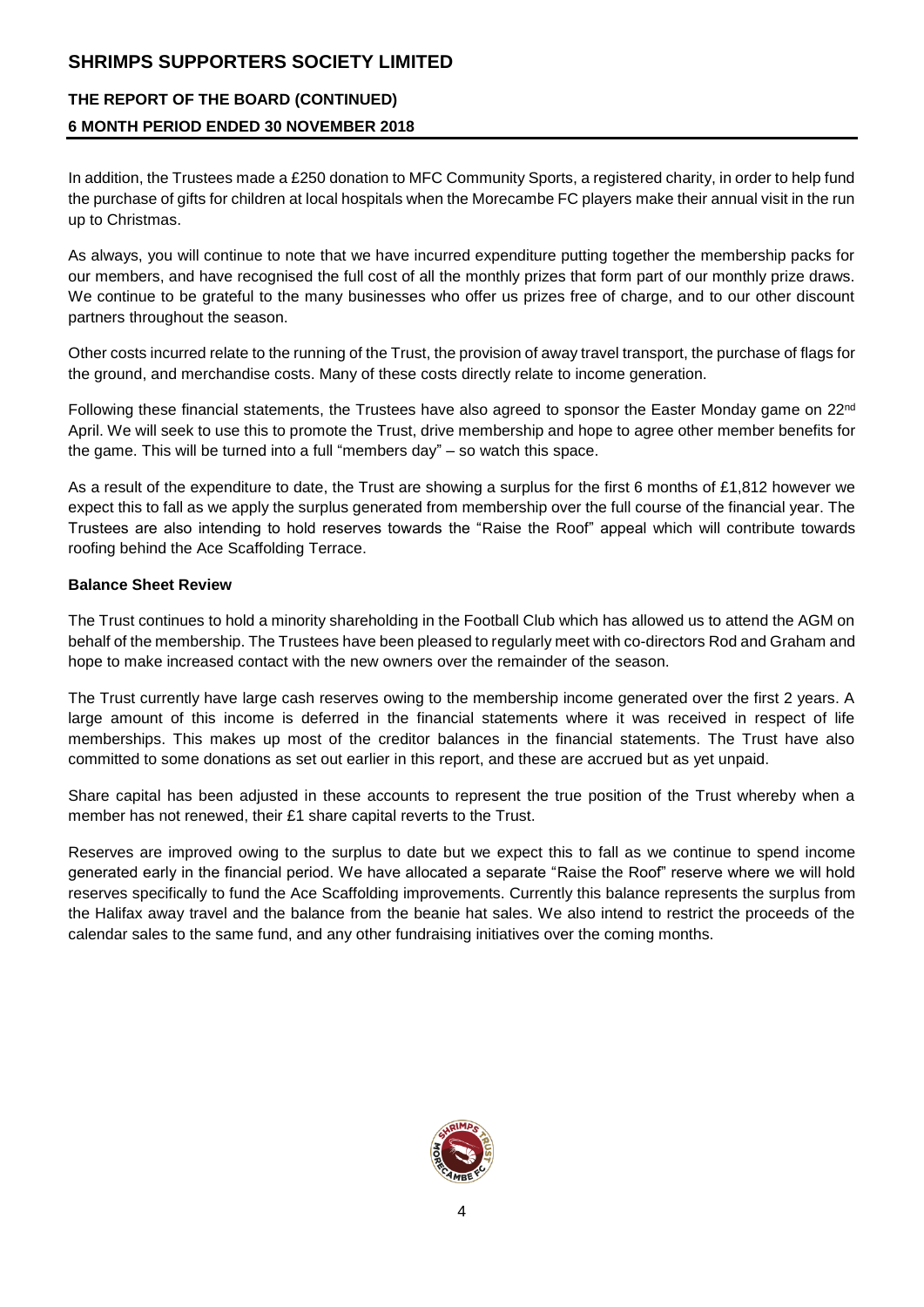# **THE REPORT OF THE BOARD (CONTINUED) 6 MONTH PERIOD ENDED 30 NOVEMBER 2018**

#### **Summary**

Our thanks once again to all our members who have renewed and continue to support us. If any members have any further ideas for application of the surplus, we would welcome their comments by email or through social media channels. As always, we have representatives in JB's Bar before and after every home game.

If any members would like to get involved in the Trust, we would also like to hear from you. The Trust relies on the volunteer Trustees to run the Society in their own time free of charge and therefore any support that can be given would be much appreciated.

#### **Come on you Shrimps!**

Treasurer Chair Chair Chair Secretary

.......................... .......................… ….....................…

 $1$  Comp

**Jack Steer Stuart Rae Joanna Wilkinson**

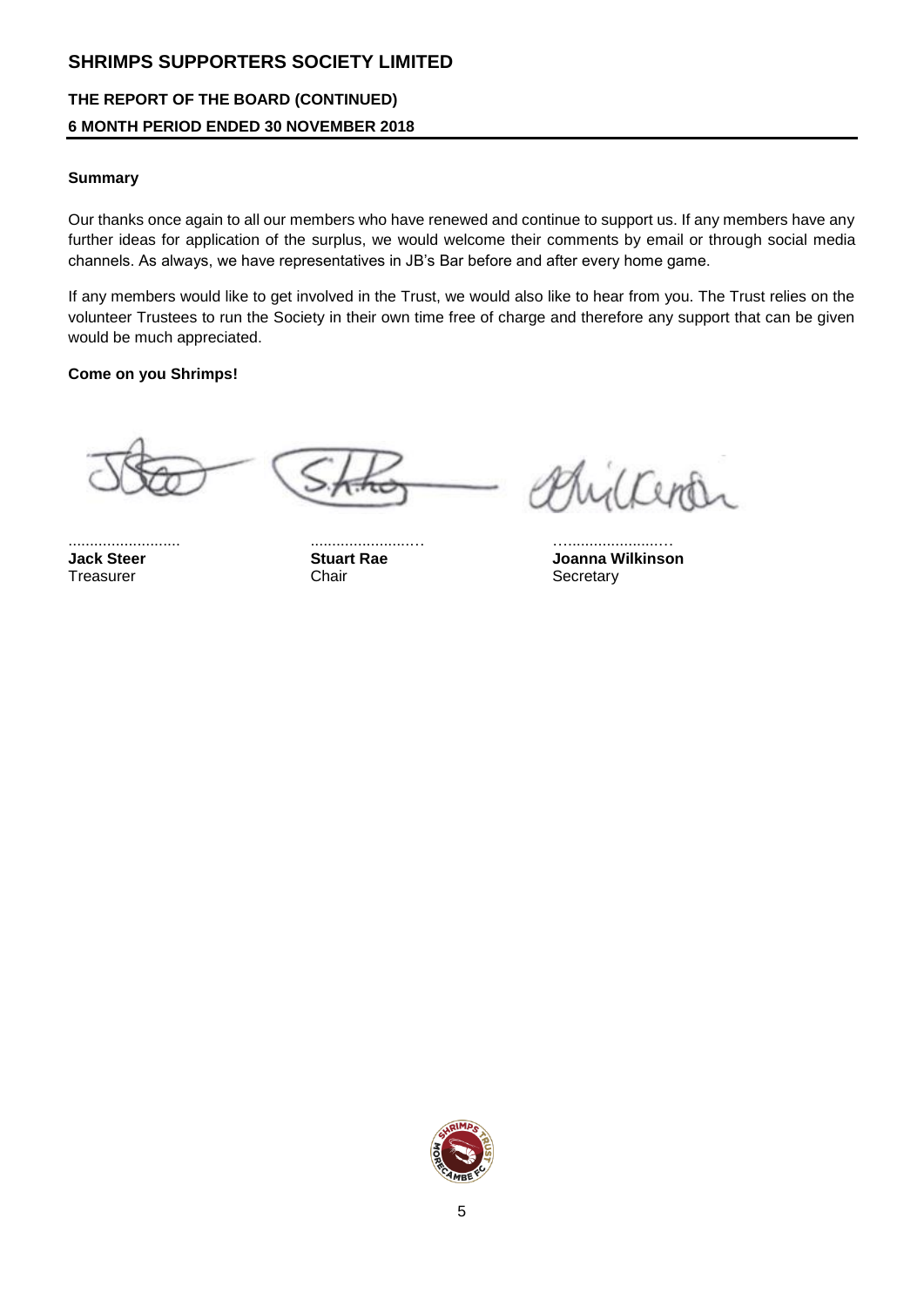# **INCOME AND EXPENDITURE ACCOUNT**

## **6 MONTH PERIOD ENDED 30 NOVEMBER 2018**

|                                   |              | 6 months to<br>30 Nov 18<br><b>Total</b><br>£ | Period to<br>31 May 18<br>Total<br>£ |
|-----------------------------------|--------------|-----------------------------------------------|--------------------------------------|
| <b>Income</b>                     | 1            | 5,424                                         | 4,981                                |
| Expenditure<br>Donation from FCOM | $\mathbf{2}$ | (3,612)                                       | (5, 310)<br>5,861                    |
| Surplus for the period to date    |              | 1,812                                         | 5,532                                |

These interim figures are non-statutory and represent management information only.

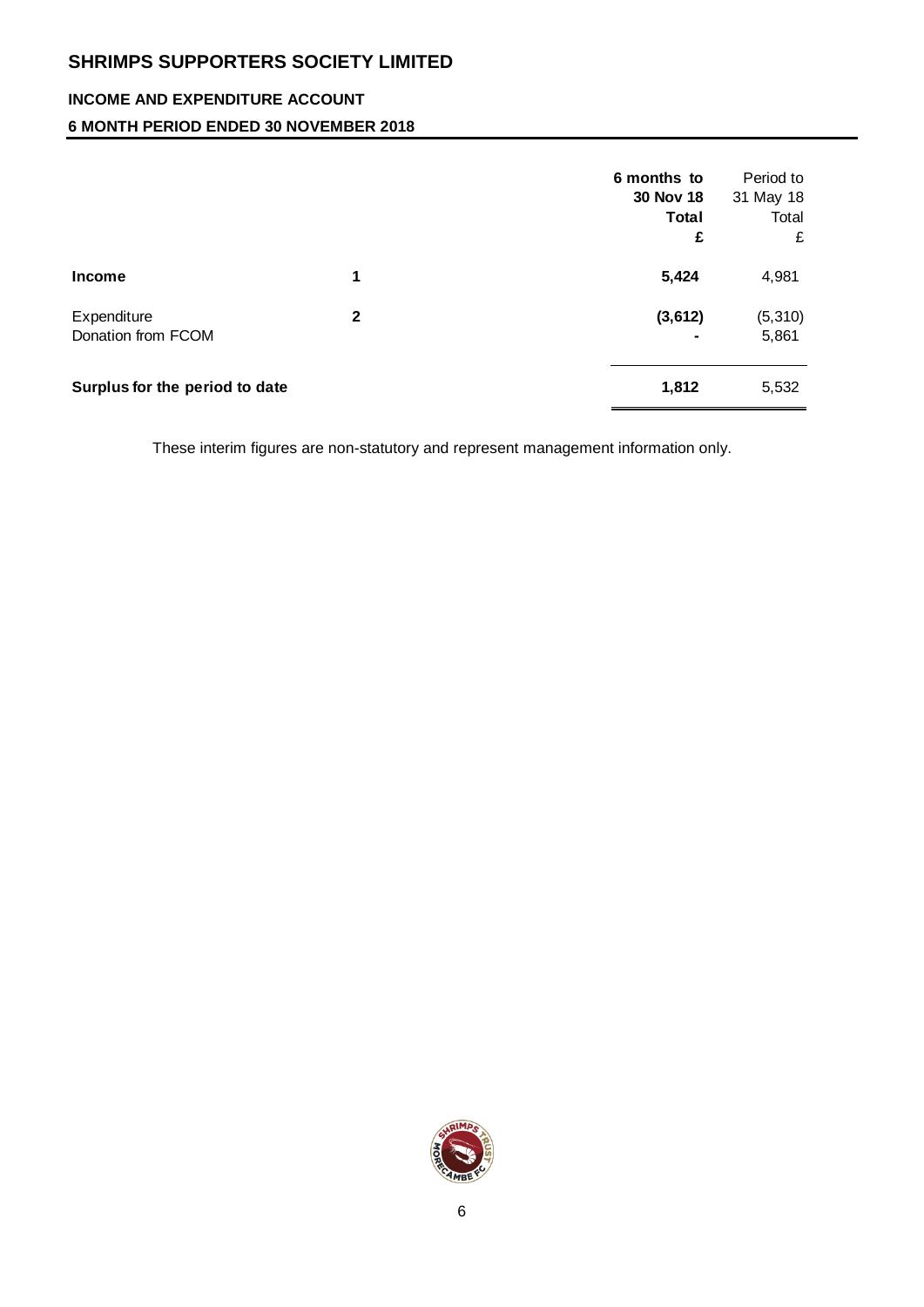## **BALANCE SHEET**

### **AS AT 31 NOVEMBER 2018**

|                                                            |   | 30 November 2018 |            | 31 May 2018 |         |
|------------------------------------------------------------|---|------------------|------------|-------------|---------|
|                                                            |   | £                | £          | £           | £       |
| <b>Fixed assets</b><br>Investments in MFC                  |   | 100              |            | 100         |         |
|                                                            |   |                  | 100        |             | 100     |
| <b>Current assets</b><br><b>Stock</b><br><b>Debtors</b>    |   | 388              |            | 250         |         |
| Cash at bank and in hand                                   |   | 12,045           |            | 9,876       |         |
|                                                            |   | 12,433           |            | 10,126      |         |
| Creditors: amounts falling due within<br>one year          | 3 | (2,070)          |            | (1,620)     |         |
| <b>Net current assets</b>                                  |   |                  | 10,363     |             | 8,506   |
| <b>Total assets less current liabilities</b>               |   |                  | 10,463     |             | 8,606   |
| Creditors: amounts falling due in<br>greater than one year | 4 |                  | (2,750)    |             | (2,680) |
| <b>Total net assets</b>                                    |   |                  | 7,713      |             | 5,926   |
| <b>Capital and reserves:</b>                               |   |                  |            |             |         |
| Share capital<br>"Raise the Roof" Reserve                  | 5 |                  | 369<br>378 |             | 394     |
| Income and expenditure reserve                             |   |                  | 6,966      |             | 5,532   |
| <b>Total funds</b>                                         |   |                  | 7,713      |             | 5,926   |

These interim figures are non-statutory and represent management information only.

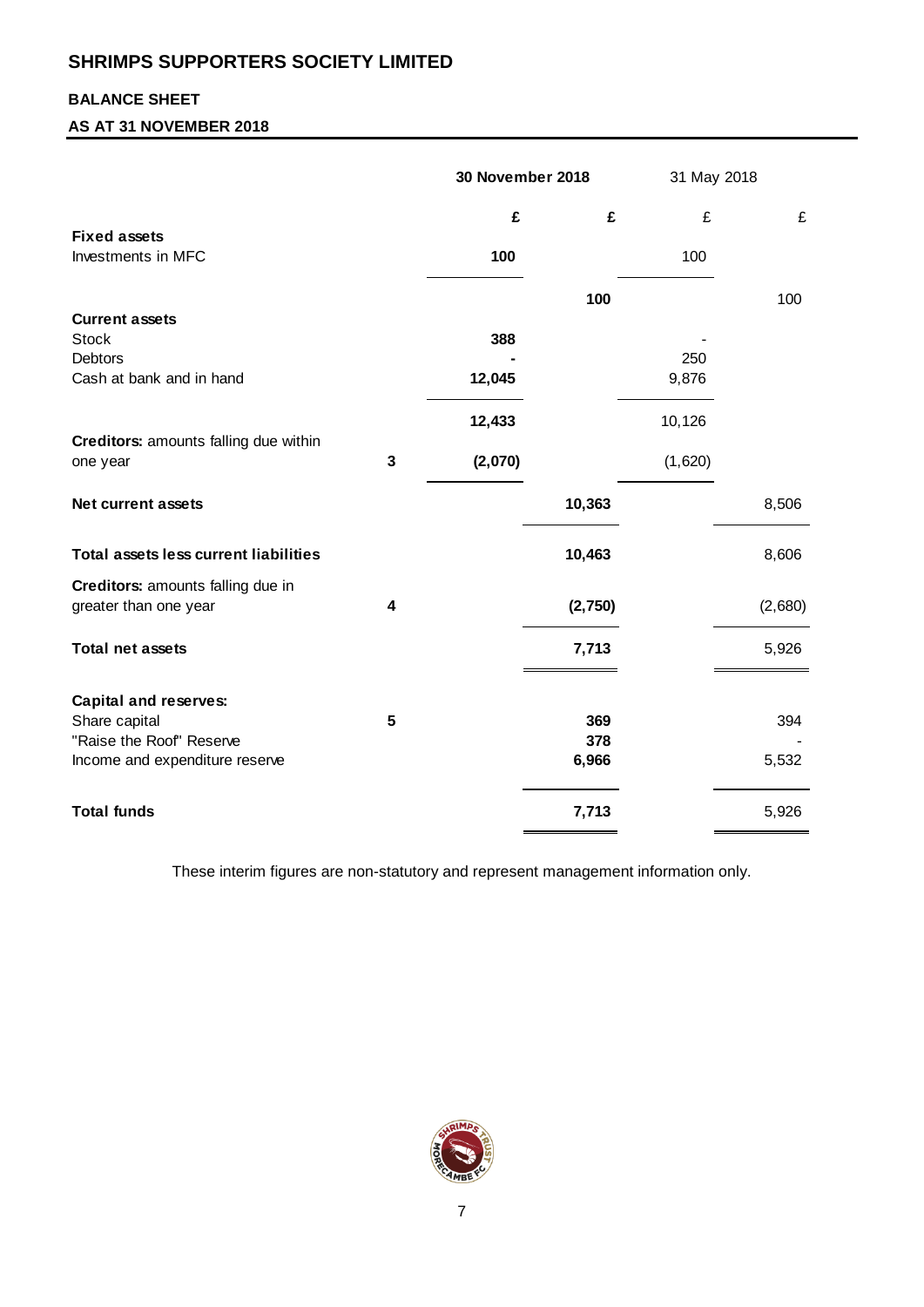## **NOTES TO THE INTERIM FINANCE REPORT**

## **6 MONTH PERIOD ENDED 30 NOVEMBER 2018**

#### **1 Income**

|                                   | 6 months to | Period to |
|-----------------------------------|-------------|-----------|
|                                   | 30 Nov 18   | 31 May 18 |
|                                   | Total       | Total     |
|                                   | £           | £         |
| <b>Income</b>                     |             |           |
| Membership income                 | 3,621       | 3,495     |
| <b>Donations</b>                  |             | 539       |
| Sponsorship                       | 200         | 100       |
| Event fundraising                 | 331         |           |
| Calendar sales                    |             | 721       |
| Merchandise sales                 | 441         | 6         |
| Away travel income                | 610         |           |
| Other income                      | 127         | 119       |
| Income from activities            | 5,330       | 4,980     |
| Return of cancelled share capital | 94          | 1         |
| <b>Total income</b>               | 5,424       | 4,981     |

#### **2 Expenditure**

|                                      | 6 months to  | Period to |
|--------------------------------------|--------------|-----------|
|                                      | 30 Nov 18    | 31 May 18 |
|                                      | <b>Total</b> | Total     |
| <b>Expenditure</b>                   | £            | £         |
| Monthly draw prize costs             | 450          | 350       |
| Donations to Morecambe Football Club | 750          | 2,400     |
| Donations to MFC Community Sports    | 250          |           |
| Donations to Supporters Direct       |              | 100       |
| Membership pack costs                | 835          | 1,056     |
| Telephone                            |              | 56        |
| Trust promotion                      | 67           | 164       |
| Licences and FCA fees                | 82           | 205       |
| Postage                              | 44           | 72        |
| Payment fees                         | 102          | 139       |
| Calendar costs                       |              | 127       |
| Trophies and event costs             | 51           | 110       |
| Room hire                            |              | 100       |
| Legends wall costs                   |              | 382       |
| Away travel costs                    | 450          |           |
| Merchandise costs                    | 195          |           |
| Printing                             | 209          |           |
| Flags and banners                    | 125          |           |
| Sundry costs                         | $\mathbf{2}$ | 49        |
| <b>Total expenditure</b>             | 3,612        | 5,310     |